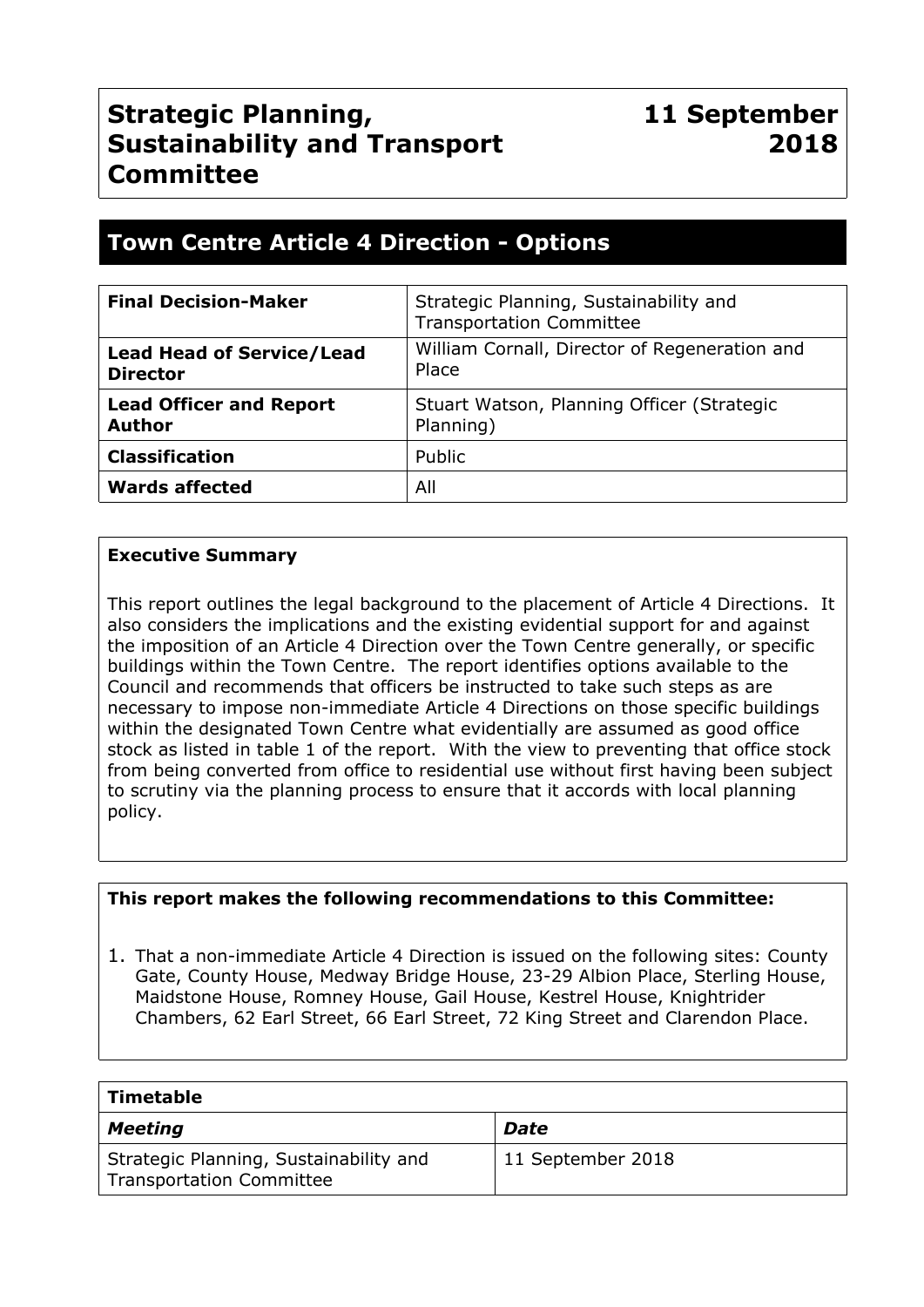# **1. INTRODUCTION AND BACKGROUND**

- 1.1 In May 2013 the Government introduced new temporary permitted development rights, so that changes of use from office to residential could take place without the need for full planning permission. Its aim was to boost housing provision and to assist in driving regeneration through the reuse of redundant, vacant office space. In November 2015 the Government announced that it would make the change permanent.
- 1.2 Given the above, when a conversion from office to residential is proposed, this type of permitted development requires the submission of only limited information to the Local Planning Authority ("**LPA**") including the location and scale of development, and requires only very limited engagement on highways, contamination and flood risk matters through a requirement known as prior notification. This is in stark contrast to the requirements of a planning application which will require much greater levels of information and engagement.
- 1.3 The prior notification process allows for the conversion to residential from a series of uses which include:
	- Offices (B1);
	- Retail  $(A1)$ ;
	- Agricultural buildings;
	- Light industrial uses:
	- Storage/distribution (B8), not exceeding 500sqm;
	- Amusement arcades/centers and casinos (Sui Generis); and,
	- Houses in multiple occupation.
- 1.4 When the changes were first introduced in 2013 Local Authorities were given the opportunity to apply to the government for areas to be exempt from the changes in permitted development rights. There were 1,387 requests, including a bid from Maidstone, of which only 17 were successful and did not include Maidstone. Those 17 areas will have their exemptions in place until May 2019, after which time, if they wish to retain any form of restriction, the Local Authorities for those areas will need to have applied an Article 4 Direction to remove the rights provided by the government under the prior notification process.
- 1.5 This report focuses upon the impact of office to residential conversions under the prior notification process within the Maidstone Town Centre boundary. To note, there has also been: potential significant impact from prior notifications for the conversion of agricultural buildings to residential; and, limited impact from prior notifications for retail, light industrial and storage conversion to residential. However, the scope of this report focuses solely on the impact of office conversions to residential under prior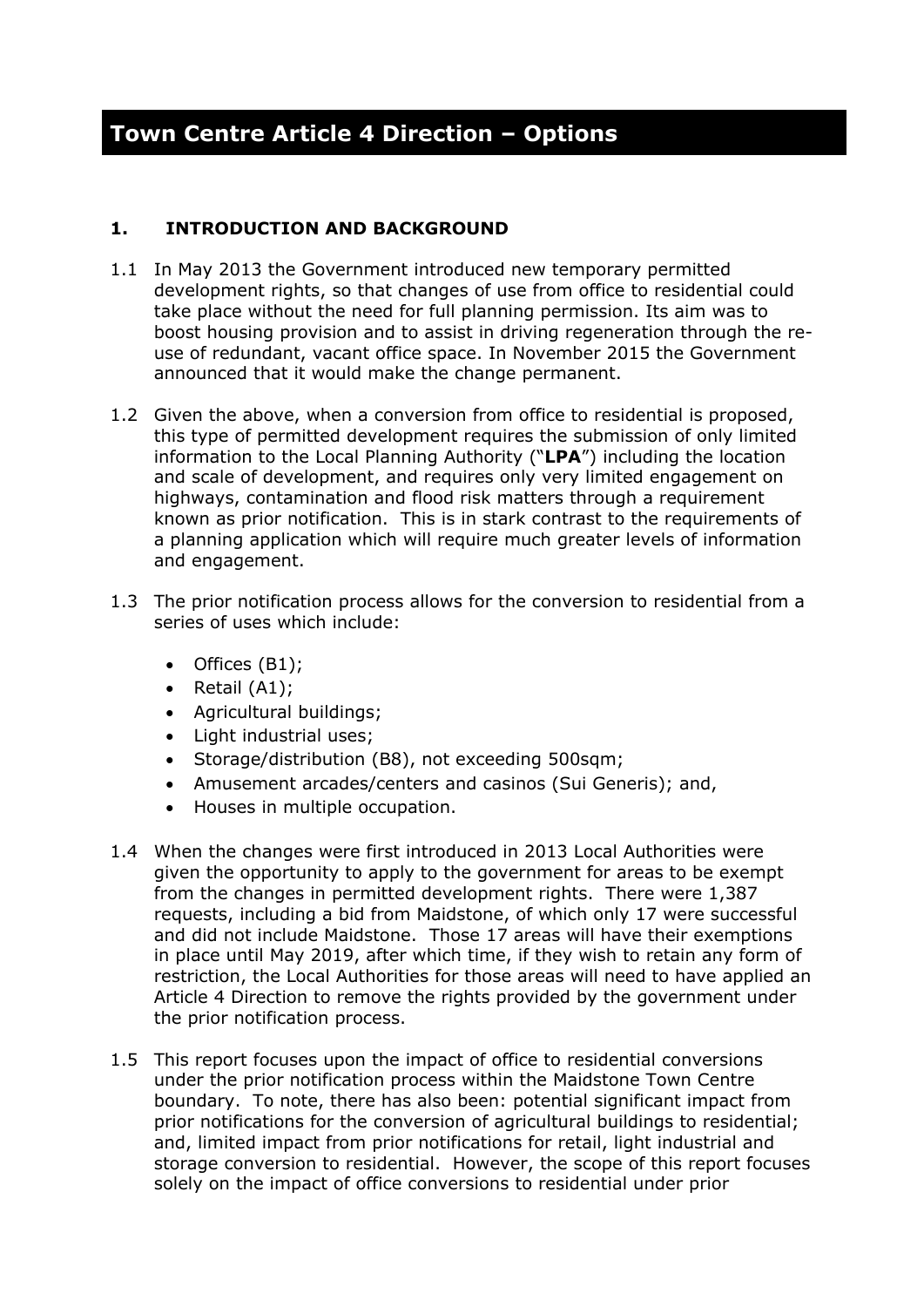notification within Maidstone Town Centre, although Members may wish to consider the other matters in the future.

1.6 Placement of an Article 4 Direction(s) can be carried under the Head of Planning and Development's delegated authority. However, due to the detailed issues of placing an Article 4 Direction(s) within the Town Centre, it is deemed appropriate to take the options for placement of a Article 4 Direction(s) to this committee for decision.

# **The Legislative Context**

- 1.7 Under the Town and Country Planning Act 1990, planning permission is required for the carrying out on land of any development.
- 1.8 The Town and Country Planning (General Permitted [Development\)](http://www.legislation.gov.uk/uksi/2015/596/contents/made) (England) Order 2015 (as [amended\)](http://www.legislation.gov.uk/uksi/2015/596/contents/made) ("**GPDO**") is effectively a national grant of planning permission. Schedule 2 to the GPDO, grants planning permission for certain development described as "permitted development",
- 1.9 Apart from conditions attached to a planning permission, pursuant to the GPDO LPAs can bring permitted development under planning control through what are commonly called "Article 4 Directions". An LPA can, in exceptional circumstances, make an Article 4 Direction that will restrict permitted development rights within a limited area. The Direction can cover a single building, street or a neighbourhood. However, there are some permitted development rights, which do not apply here, that cannot be restricted by an Article 4 Direction.
- 1.10 Article 4(1) states:

"*If the Secretary of State or the local planning authority is satisfied that it is expedient that development described in any Part, Class or paragraph in [Schedule](https://login.westlaw.co.uk/maf/wluk/app/document?src=doc&linktype=ref&context=24&crumb-action=replace&docguid=I846A42E0D82A11E4AE5DA36A3DA01F57) 2, other than [Class](https://login.westlaw.co.uk/maf/wluk/app/document?src=doc&linktype=ref&context=24&crumb-action=replace&docguid=I85503610D82A11E4AE5DA36A3DA01F57) K, KA or M of [Part](https://login.westlaw.co.uk/maf/wluk/app/document?src=doc&linktype=ref&context=24&crumb-action=replace&docguid=I8555DB60D82A11E4AE5DA36A3DA01F57) 17 should not be carried out unless permission is granted for it on an application, the Secretary of State or (as the case may be) local planning authority, may make a direction under this paragraph…."*

- 1.11 An Article 4 Direction therefore enables a local authority to remove the permitted development rights normally afforded under the GPDO and instead require the submission of a planning application. Any Article 4 Direction must specify which classes of permitted development it applies to, and must have been introduced following the strict procedures laid down in Article 4 and Schedule 3 of the GPDO which are explored in more detail below.
- 1.12 Prior to the GPDO, Circular 9/95 the General [Development](http://www.legislation.gov.uk/uksi/1995/418/contents/made) Order [Consolidation](http://www.legislation.gov.uk/uksi/1995/418/contents/made) 1995 applied and guidance therein suggested that permitted development rights should only be withdrawn in exceptional circumstances and where there is reliable evidence to suggest that such rights could damage an interest of acknowledged importance. In 1995 many removals of permitted development were applied in Conservation Areas through Article 4 Directions to prevent impacts on heritage assets. Increasingly in recent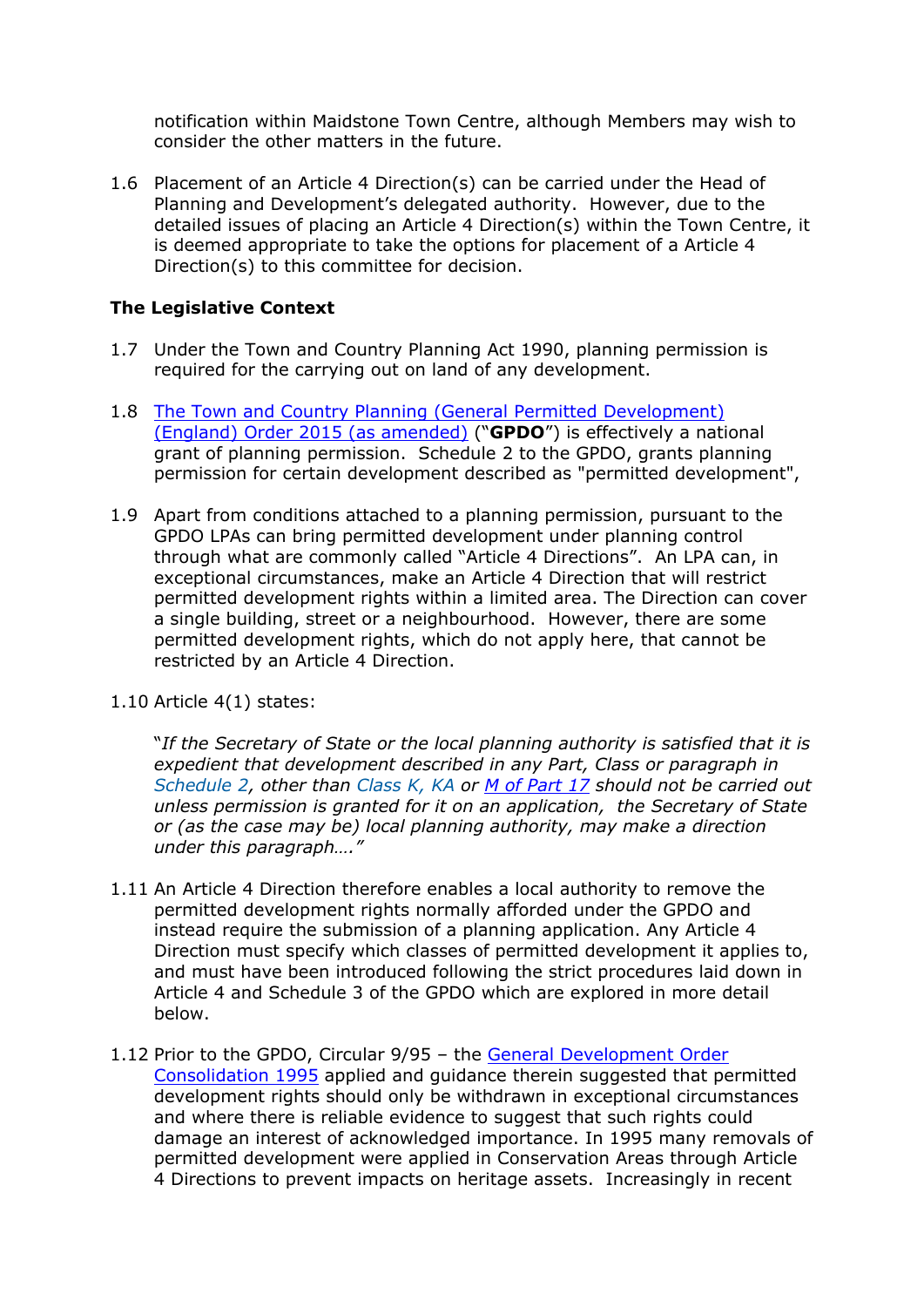times they have been used by Local Authorities to restrict changes of use, often from office to residential.

1.13 When the NPPF was introduced in 2012, it continued with the same message and stated:

"*The use of Article 4 directions to remove national permitted development rights should be limited to situations where this is necessary to protect local amenity or the wellbeing of the area (this could include the use of Article 4 directions to require planning permission for the demolition of local facilities*)."(Paragraph 200, NPPF 2012)

The newly published revised NPPF contains exactly the same wording in paragraph 53.

- 1.14 The Article 4 Direction can apply to a broad area designated on a plan, or to an individual property and, subject to minor exceptions, does not apply to work or development carried out by a Statutory Undertaker.
- 1.15 An Article 4 Direction may be immediate or non-immediate. An Article 4 Direction will usually come into effect following its confirmation by the LPA (non-immediate Article 4 Direction). However in certain circumstances an Article 4 Direction can come into effect immediately (an immediate Article 4 Direction). Once an Article 4 Direction comes into force it remains in force indefinitely, unless the Direction is cancelled by a further Direction.
- 1.16 A **non-immediate** Article 4 Direction would remove the relevant permitted development right for the site after 12 months of confirmation of the Article 4 Direction. The effect of this option is that,
	- 1.16.1 after a period of consultation, the confirmation of the Article 4 Direction and the elapse of a further 12 months from the date of confirmation the permitted development right would be withdrawn and planning permission would then be required to change the use from office to residential (i.e. once it comes into effect it enables the LPA to consider such development through the planning process and ensure that it accords with local planning policy);
	- 1.16.2 no compensation is payable through the service of a non-immediate Article 4 Direction.

However this option potentially increases the risk that the site owner would submit a prior notification within the 12 month period to secure its position.

1.17 An **immediate** Article 4 Direction withdraws the permitted development right immediately. However, under this option, the LPA may be liable to pay compensation in the event of a refusal of planning permission or where more onerous conditions than those which would be attached through the prior approval process are attached to the planning permission. However, compensation is only payable if an application for planning permission for certain development formerly permitted by permitted development right is "made" within 12 months of the Article 4 Direction taking effect and, if the application is "made" (but not necessarily determined) within that 12 month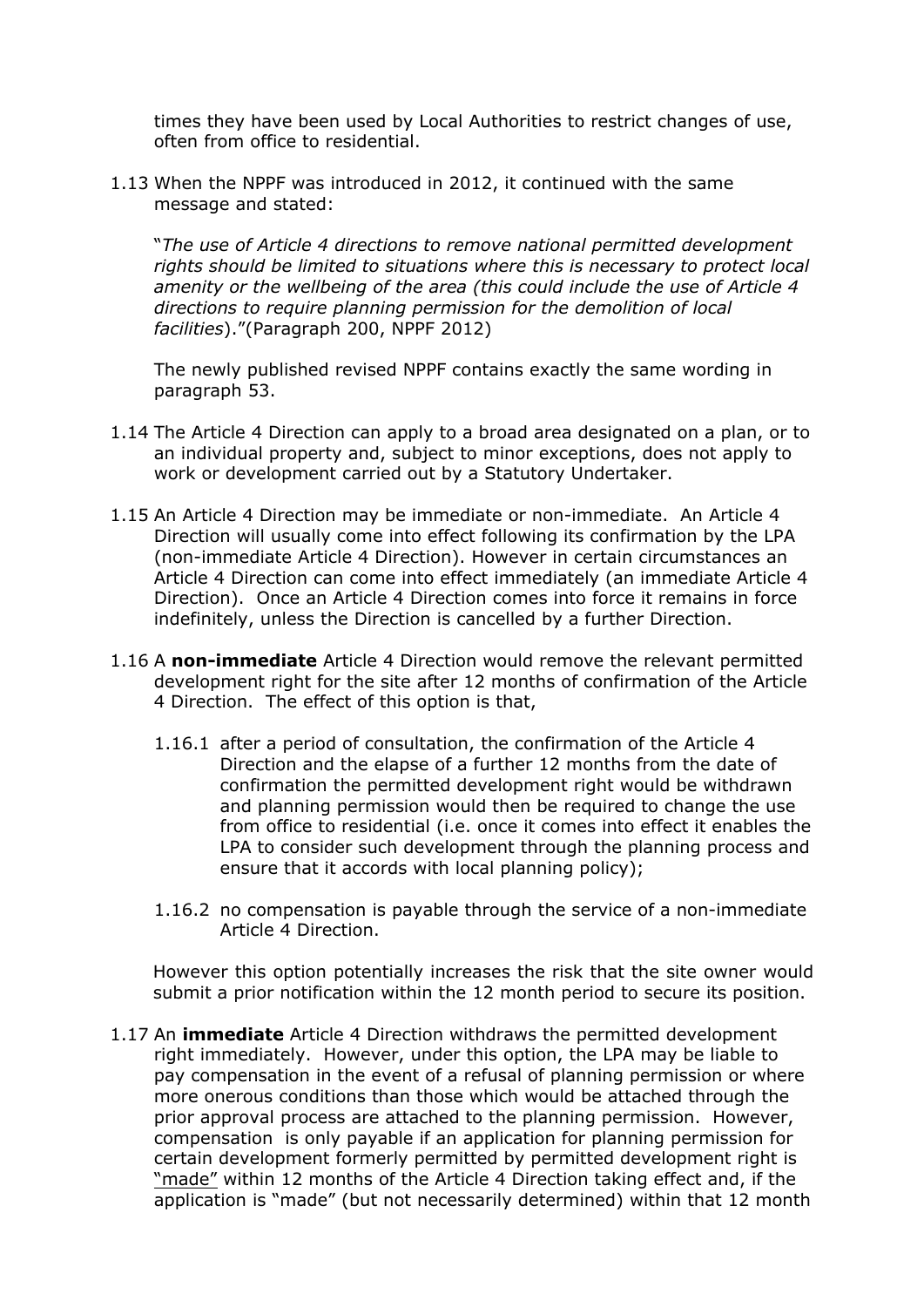period, the claim for compensation has been "served" within 12 months from the date of the decision (to refuse or grant subject to conditions other than those imposed by the permitted development right).

If the LPA does not confirm the Direction within six months following the date it came into force, the Direction will expire and have no effect.

The claim for compensation is limited to abortive expenditure and other loss or damage directly attributable to the withdrawal of the permitted development right. This can include the difference in the value of the land if the development had been carried out and its value in its current state, as well as the cost of preparing the plans for the works.

- 1.18 There is no right of appeal against an Article 4 Direction. The decision of the LPA to make an Article 4 Direction can be subject to judicial review proceedings. If the proceedings are successful the Article 4 Direction could be quashed.
- 1.19 The Secretary of State can direct the cancellation or modification of a nonimmediate Article 4 Direction made by an LPA at any time before or after its confirmation. For example, in the London Borough of Islington, the Planning Minister announced his intention to cancel the Article 4 Direction shortly before it was due to be implemented, on the grounds that it was disproportionate. For immediate Article 4 Directions, the powers of the Secretary of State are more limited.

#### **National implications**

- 1.20 The government has clearly stated its intentions in relation to the provision of sufficient homes to meet national need. National policy and guidance has been updated, and various White Papers, Consultations and Ministerial Statements issued to underline their intent over recent years.
- 1.21 The permanency of permitted development rights is a clear signal that the government sees permitted development rights, especially for change of use to residential purposes as being a key driver in combatting housing shortages. Ministry of Housing Communities and Local Government (**MCHLG**) data shows that 17,751 homes were delivered through office to residential permitted development in 2016/17 alone.
- 1.22 Any attempts to prevent delivery through the use of Article 4 Directions may come under close scrutiny, and needs to be robustly evidenced. Where insufficient evidence is apparent the Secretary of State has the power to intervene and amend or cancel the draft Directions. There is evidence of this occurring, notably in Islington, and as set out later in Table 3 of this report.
- 1.23 Industry comment has noted some downsides, however to the permitted development rights and in particular from office use to residential use. There have been some unintended consequences in some instances including a downturn in the local economy as small and medium businesses are unable to secure low-rent office space, occupiers being evicted to make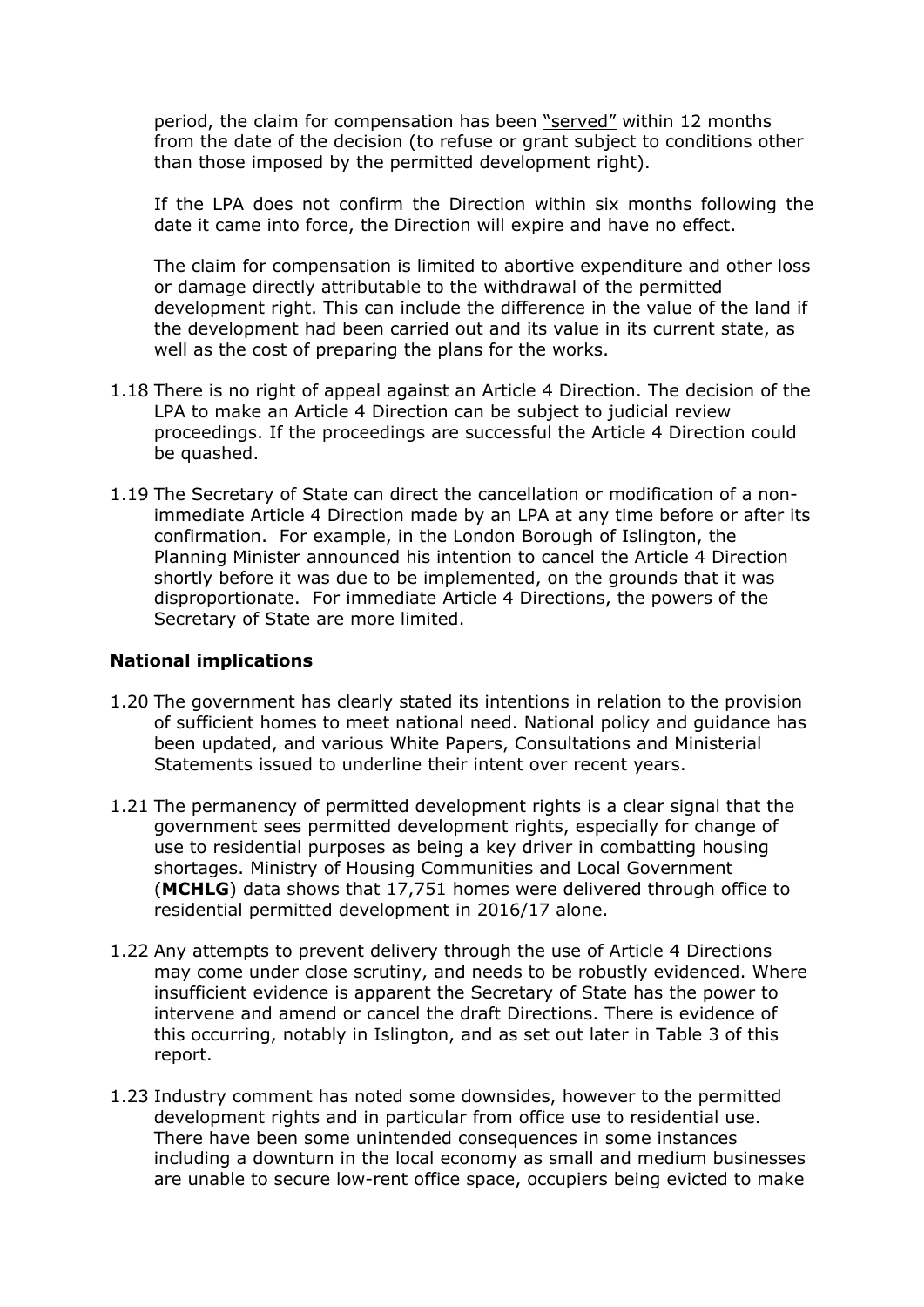way for conversions, and the resultant residential units being small and cramped and not meeting internal space standards.

- 1.24 Without the need for planning permission, and only a need for consideration of the limited prior approval matters, there is only narrow scope for the Local Authority to consider proposed schemes. Equally it is much more difficult to secure contributions to local infrastructure through s106 agreements since although the requiring of a s106 is not prohibited, the short 56 day window to determine prior approval following an application leaves little time to negotiate and complete a legal agreement. This has the effect of making the securing of financial contributions and affordable housing almost impossible.
- 1.25 There are also restrictions relating to Community Infrastructure Levy (**CIL**) payments, whereby if a property has been in lawful use as an office during for a continuous period of at least 6 months in the three years ending on the day prior approval was first sought, and importantly does not create any newly built floorspace, then the office to residential conversion is not CIL liable.
- 1.26 Until January 2018, a further consideration was that where an Article 4 Direction had removed permitted development rights, the subsequent planning application was not required to pay an application fee. However since January this position has been updated and the Local Authority is now able to require the requisite fee.

#### **Local Plan policy implications**

- 1.27 The adopted Maidstone Borough Local Plan 2017 does not meet its housing need for the plan period completely from allocated sites, but is reliant on both windfall developments and broad locations for growth. One such broad location is the Town Centre, with some 940 dwellings to be delivered from a combination of new development, including 350 dwellings from office to residential conversions during the Local Plan years 2016 to 2031.
- 1.28 The Local Plan Review has now commenced, and under the new standardised methodology being introduced for calculating housing needs will require further land to be identified for development up to 2031 and the promotion of further growth opportunities beyond 2031. Consideration of the remaining available capacity from office to residential conversions in the Town Centre has the potential to inform part of the housing delivery work that will inform emerging Local Plan review.
- 1.29 Obtaining robust information to support the making of an Article 4 Direction is obviously important. Whilst we are now at the stage of being able to make a positive recommendation to the Committee, based on the evidence that has been gathered, there will always be the potential to gather further evidence. An example of this is evidence regarding the profile of the current portfolio of office stock in Maidstone. This may include whether there is demand for older, outmoded stock and what of this stock has been lost to residential uses. And equally what the quantum of better, more modern provision there is when considering current demand levels.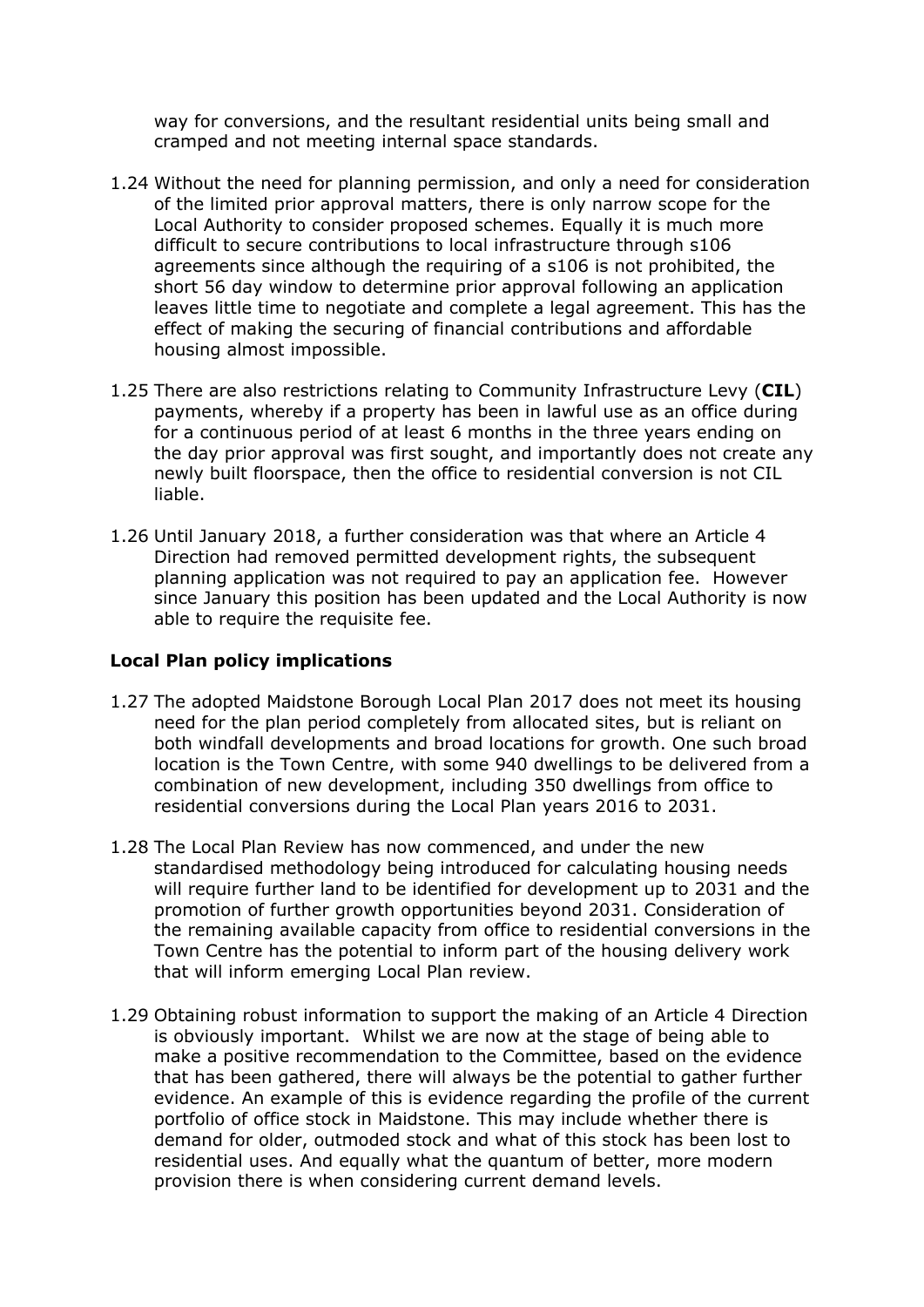1.30 It should also be noted that introducing Article 4 Directions does not necessarily prevent relevant changes of use, but they do introduce stricter tests including giving the decision making power back to the Local Authority. The Council will be able to better control which offices it seeks to retain for office use, and which may be better suited to conversion through the development management process. Equally this would afford greater opportunity for the securing of developer contributions and affordable housing.

# **Why a Town Centre Article 4 Direction may be appropriate**

- 1.31 Between commencement of the prior notification process in 2013 and 1 April 2018 there were 394 (net) dwellings completed from conversion under prior notification in the designated Town Centre. Those Town Centre completions account for 8% of all dwellings completed during the current Maidstone Local Plan. At 31 July 2018 there were 9 office sites with permission under prior notification to convert to 494 dwellings and 1 prior notification for 40 dwellings pending a decision within the Town Centre.
- 1.32 Completed sites from the conversion of offices to residential dwellings under prior notifications within the Town Centre has resulted in the approximate loss of 22,838sqm<sup>1</sup>(net) of office floorspace. A further 23,677sqm(net) of office space is expected to be lost from the Town Centre sites with prior notification consent and those sites pending a decision, and 10,940sqm(net) may be lost from the sites that contribute to the Town Centre prior notification broad location.
- 1.33 The estimated total office floorspace lost from prior notifications that have been completed, permitted, pending or on a broad location site within the Town Centre is 57,005sqm and this would equate to an approximate loss of 26% against the total office floor space of the Borough<sup>2</sup>. The total potential Town Centre office floorspace loss exceeds the position stated within the Employment and Retail Topic Paper 2016 that was presented as part of the Local Plan examination, by over 10,000sqm<sup>3</sup>.
- 1.34 This potential office floorspace loss within the Town Centre does not take into account other office sites that have been assumed as good office stock by the GVA 2014 Employment [Assessment, Town](http://www.maidstone.gov.uk/__data/assets/pdf_file/0018/107028/Appendix-V-Town-Centre-Office-Stock-2014.pdf) Centre Office Map & Stock [Observation](http://www.maidstone.gov.uk/__data/assets/pdf_file/0018/107028/Appendix-V-Town-Centre-Office-Stock-2014.pdf) (Appendix 1), as they have been considered less desirable for conversion to residential. There are 14 sites identified as good office stock totalling 26,009sqm<sup>4</sup> (Table 2). At present this good office

 $1$  Net office floor spaces losses have been calculated from measuring the building footprint from an ordnance survey map and multiplying it by number of floors being converted, a reduction of 10% has been applied for accessibility.

<sup>&</sup>lt;sup>2</sup> In 2014 the Valuation office estimated Maidstone Boroughs total office floor space at 218,000sqm

<sup>&</sup>lt;sup>3</sup> Employment and retail topic paper 2016 presented an office floor space loss within the town centre of 33,000sqm from consented permissions and anticipated a further loss from future sites of 13,750sqm. P 8-9 http://www.maidstone.gov.uk/\_\_data/assets/pdf\_file/0009/121140/SUB-003-Employment-and-Retail-Topic-Paper-May-2016.pdf

<sup>4</sup> Net office floor spaces losses have been calculated from measuring the building footprint from an ordnance survey map and multiplying it by number of floors being converted, a reduction of 10% has been applied for accessibility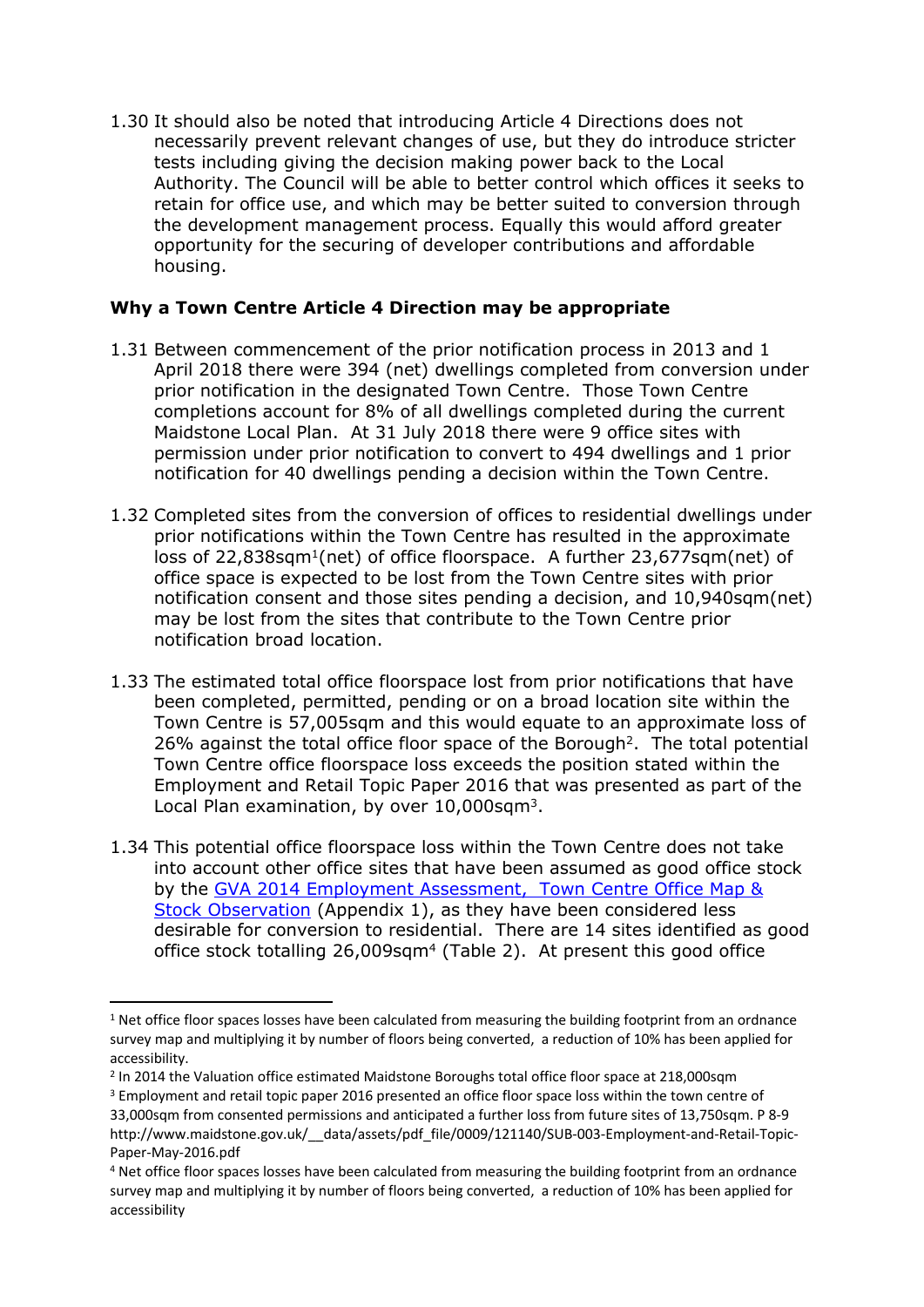stock may be at risk due to there being no restrictions to prevent this stock from being converted under prior notification.

1.35 If the trends identified occur, then the office floorspace losses could have a detrimental effect on the Town Centres economic vitality and could put significant strain upon the Councils ability to meet its Local Plan identified employment land need. Further, the Borough as a whole may have performed economically better if some of the office stock had not been converted. Additionally the office jobs being lost from conversion are more than likely to have been replaced by lower skilled employment in the retail, food and care services.

| <b>Address</b>                 | Office floor<br>space<br>(sqm) |
|--------------------------------|--------------------------------|
| County Gate                    | 2,544                          |
| County House                   | 900                            |
| Medway Bridge House            | 2,871                          |
| 23-29 Albion Place             | 3,632                          |
| Sterling House                 | 536                            |
| Maidstone House                | 9,464                          |
| Romney House                   | 527                            |
| Gail House                     | 2,457                          |
| Kestrel House                  | 2,128                          |
| Knightrider Chambers           | 675                            |
| 62 Earl Street                 | 1,032                          |
| 66 Earl Street                 | 266                            |
| 72 King Street                 | 232                            |
| Clarendon Place                | 1,635                          |
| Sub total                      | 28,899                         |
| Total 10% reduction for access | 26,009                         |

**Table 1.** Floor capacity on GVA identified good office stock.

- 1.36 The prior notification process does not easily allow for the gaining of planning contributions under Section 106 agreements from developers to help mitigate the impact of development. To date there have been no contributions secured from developers carrying out office to residential conversions under prior notification.
- 1.37 The permitted development process equally is not helpful in seeking to secure the provision of affordable housing on prior notification schemes. The Local Plan sets an affordable housing target of 30% from residential development within the Town Centre. From the completed, permitted and pending permissions under prior notification, if an affordable housing contribution had been required then a potential 266 additional affordable dwellings could have been delivered.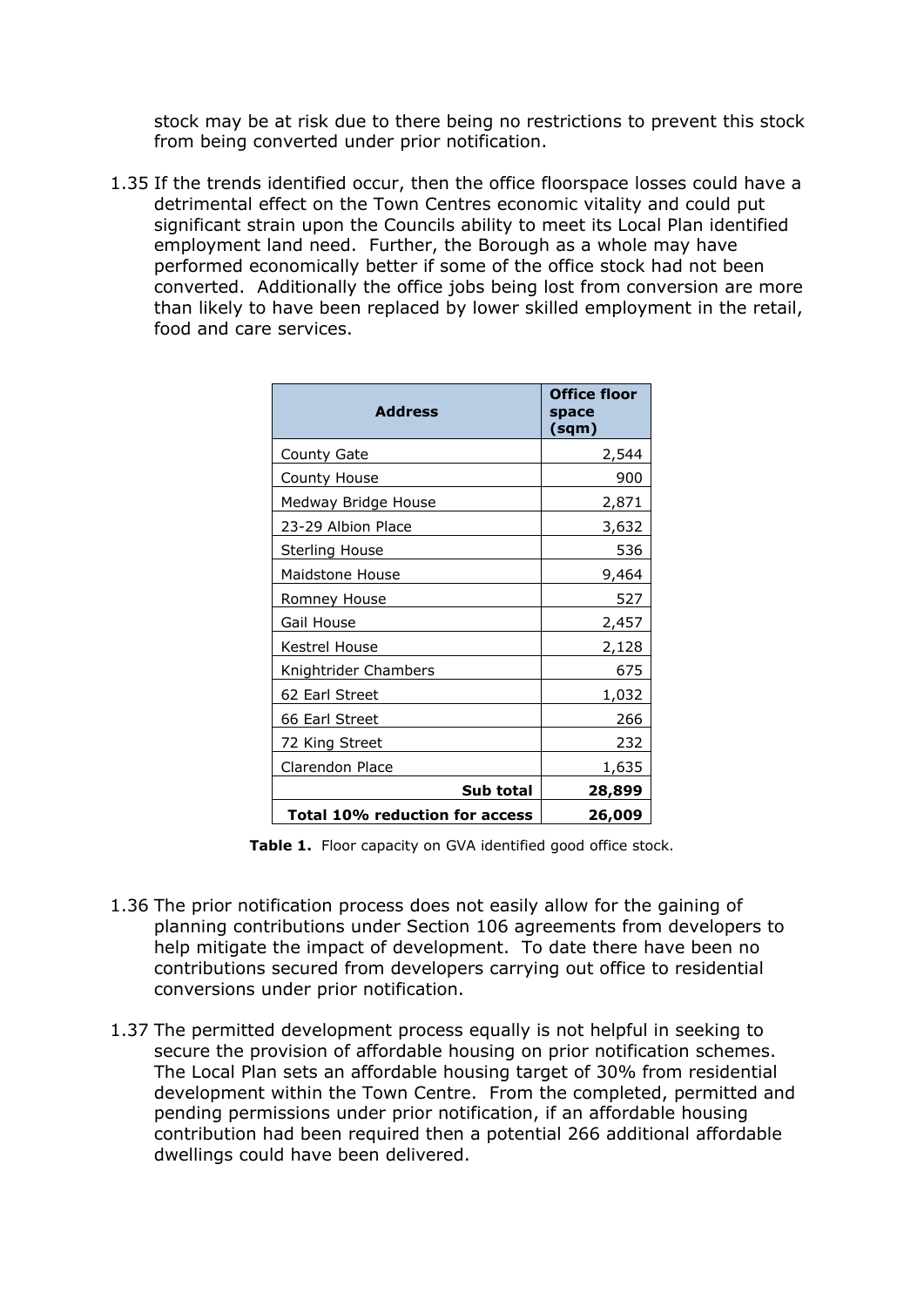- 1.38 The prior notification process does not allow for detailed matters to be addressed that would normally be considered under a full planning permission. These matters include, but are not limited to: design, residential amenity and parking standards. An example, Brenchley House approved under prior notification 17/500419/PNOCLA for 192 dwellings had demonstrated no existing parking provision and provided for no new parking spaces for it residents. Any parking provision for residents of Brenchley House would have to be accommodated within existing street parking provision.
- 1.39 The lack of detailed planning requirements under the prior notification process doesn't allow the issues of space standards to be addressed. Whilst Maidstone does not have presently have prescribed spaces standards, it is something that is being considered as part of the Local Plan review. This has resulted in a predominant trend for dwellings on sites gaining prior notification permission in the Town Centre having been that of small single bedroom dwellings. At 1 April 2018 the average dwelling size on schemes completed, permissioned and pending permission under prior notification in the Town Centre was 53sqm<sup>5</sup>. This average size is approximately the size of a 2 person 1 bed dwelling as prescribed by MHCLG technical housing space standards <sup>6</sup>.
- 1.40 The average dwelling size on prior notification schemes in the Town Centre is 13% smaller than the MHCLG prescribed standard for a 2 person 2 bed dwelling. This implies that many of dwellings permitted are small studio and 1 bedroom flats, and from the estimated 1,171 dwellings outlined above, they will provide 1 bed dwellings, at a quantum that would exceed the Council's indicative target for 1 bed dwellings<sup>7</sup> for the whole borough.

#### **Why a Town Centre Article 4 Direction may not be appropriate**

1.41 There is an allowance for the conversion of identified<sup>8</sup> poor quality office sites to residential use within the Town Centre. At 1 April 2018 there remains 243 dwellings to come forward from sites in this broad location allowance without prior notification (Table 1). These sites in total contribute a total 1,171 dwellings or 7% of the dwellings required against the current Local Plan target of 17,660 dwellings. Further, there may be additional dwellings that will come forward from sites that have not been identified or assumed not desirable for conversion to residential as windfall gain. However, paragraph 67 of the NPPF 2018 sets out that sites identified as broad locations may only contribute to medium and long term housing supply. Further, the NPPF 2018 also sets out that only sites with detailed planning permission or evidence can count towards a councils 5 year housing land supply.

<sup>5</sup> The average dwelling size was obtained from the estimated floor space for prior notification schemes in the town centre, minus 10% for accessibility.

<sup>6</sup>https://assets.publishing.service.gov.uk/government/uploads/system/uploads/attachment\_data/file/524531/ 160519\_Nationally\_Described\_Space\_Standard\_\_\_\_Final\_Web\_version.pdf

<sup>7</sup> SHMA 2014 table 57, http://www.maidstone.gov.uk/\_\_data/assets/pdf\_file/0007/44656/Strategic-Housing-Market-Assessment-2014.pdf

<sup>8</sup> Identified poor office stock sites are listed within Appendix D, p.61 of the Local Plan Housing Topic Paper 2016 http://www.maidstone.gov.uk/\_\_data/assets/pdf\_file/0014/121118/SUB-005-Housing-Topic-Paper-May-2016.pdf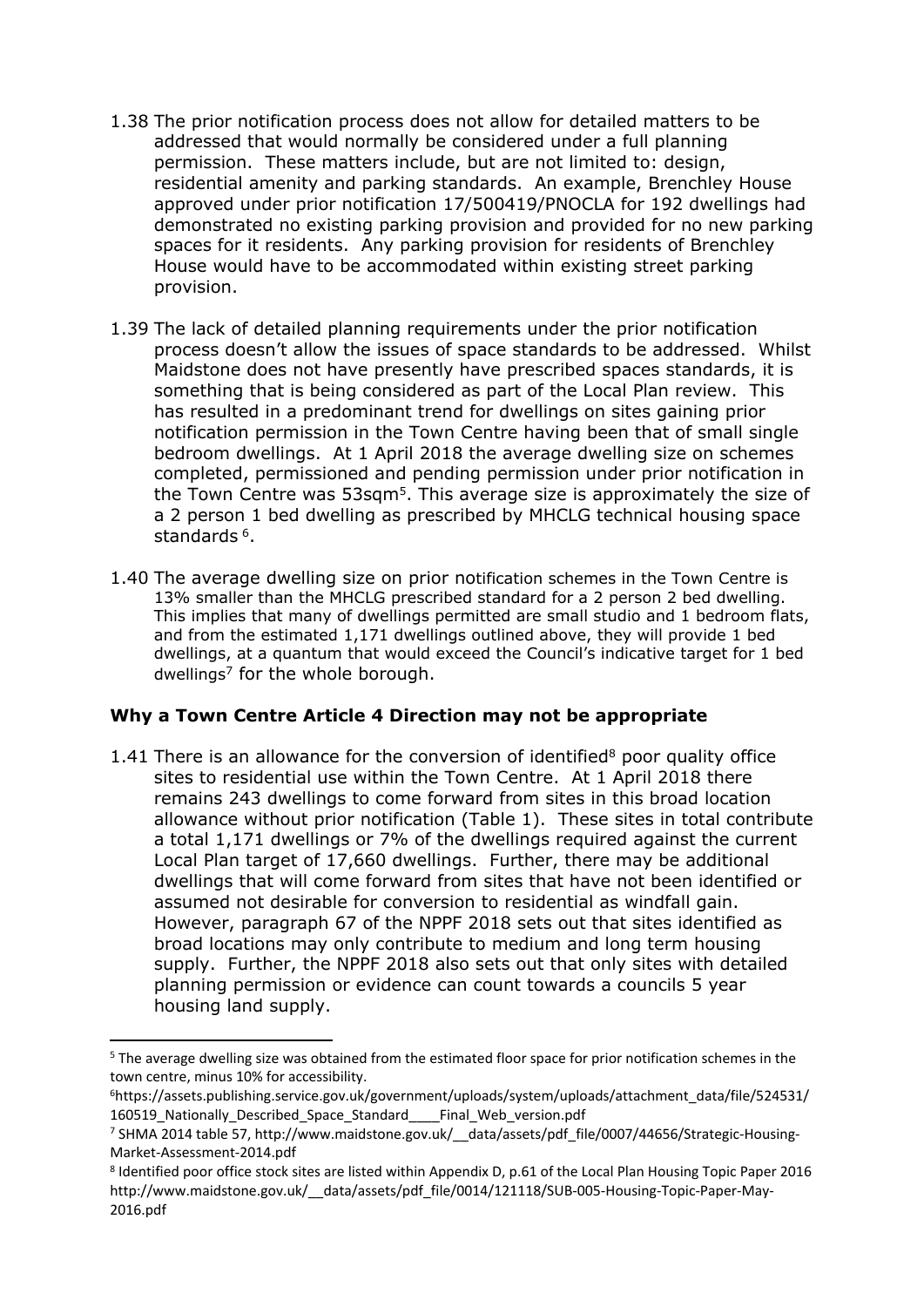| <b>Address</b>                 | <b>Office floor</b><br>space<br>(sqm) |
|--------------------------------|---------------------------------------|
| Cantium House                  | 1,232                                 |
| Sunley House                   | 729                                   |
| Colman House                   | 4,878                                 |
| 89 King Street                 | 954                                   |
| Lyndean House                  | 664                                   |
| Brecon House, 16A Albion Place | 980                                   |
| <b>GLH House</b>               | 992                                   |
| Miller House (Ground floor)    | 757                                   |
| 11-13 Albion Place             | 594                                   |
| 19-21 Albion Place             | 375                                   |
| Sub total                      | 12,155                                |
| Total 10% reduction for access | 10,940                                |

**Table 2.** Remaining office floor space on GVA identified poor office stock.

- 1.42 The prior notification process has provided a fast track approach to providing brownfield dwellings within the Town Centre on redundant poor quality office stock sites. Up to 31 July 2018, it is anticipated that those sites will contribute 1,171 dwellings on a combined ground floor area of 1.64 hectares. The broad location element which has yet to gain prior notification consent accounts for 243 of the 1,171 dwellings and would be delivered on a ground floor footprint of 0.31 hectares of the total 1.64 hectares. If the equivalent number of broad location dwellings were to be built on an allocated greenfield site then a much larger ground floor area would be required. However, as pointed out above, it should be noted that the average size of new dwellings are approximately 53 sqm in size overall and therefore generally of mono-tenure.
- 1.43 Considering the 243 dwellings that are still to come forward from the Town Centre prior notification broad location, if a blanket Article 4 Direction were placed on the Town Centre those dwellings would need to be removed from the Councils housing land supply. At present the housing supply has a surplus of 693 dwellings against the Local Plan 2017 target. However, when the Local Plan is reviewed by 2022 and the new housing methodology applied, a new higher housing target will need to be met, and will require a strategy for delivering the additional dwellings required. Office to residential conversions could make a considerable contribution to the Councils housing land supply windfall allowance.
- 1.44 If a blanket Article 4 Direction were put in place, then office sites for conversion would be required to submit a full planning permission application. The costs of this process over the considerably reduced costs of a prior notification may act as a disincentive to future conversions and may result in vacancies.
- 1.45 Redevelopment of brownfield land incurs considerably more costs than greenfield development owing to a number of factors, including mitigation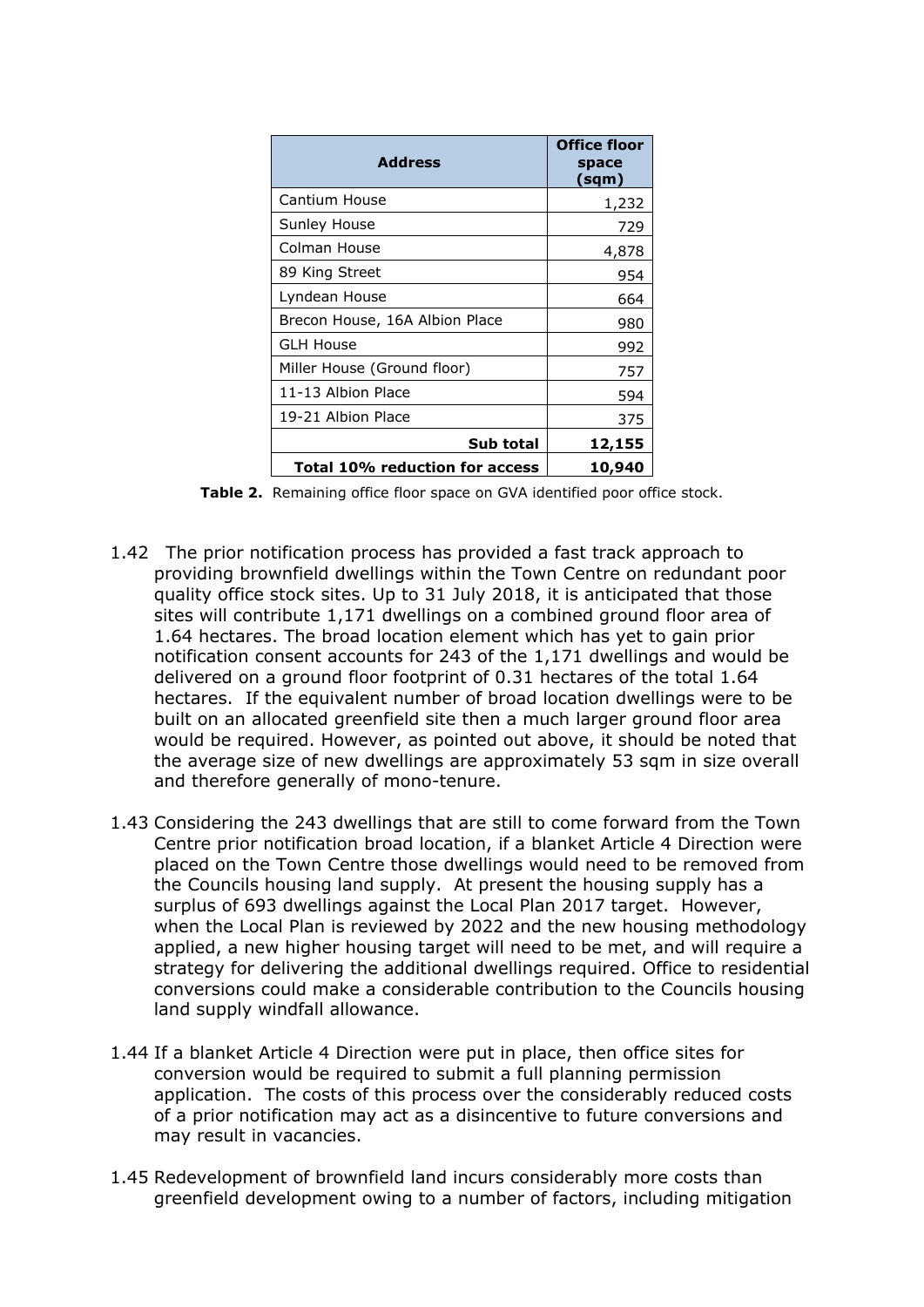of previous uses (including contamination), high costs of land purchase and upgrading of buildings to current building control standards. These brownfield land costs often place significant pressure on the viability of brownfield land redevelopment which can result in lower or even no affordable housing and limited financial contributions secured from the sites.

- 1.46 The small dwelling types that are at present being delivered through the prior notification process have the opportunity to provide lower cost homes for those seeking to get onto the property ladder. There is also an argument that Town Centre dwelling is sustainable due to their proximity to existing services and facilities including public transport.
- 1.47 The prior notification process allows for greater flexibility in changing the use of small and large sites, and allows those sites to be more reactive to the changing needs of the economy. In addition, the loss of office floorspace within the Town Centre to date, does not appear to have had a detrimental effect on the overall economic performance of the borough and may be a reflection in the changing needs of companies and the wider economy.
- 1.48 Since the prior notification process was introduced by the government in 2013 and up to 2016, there was 6,000 jobs created within the borough (a growth of 6.6%<sup>9</sup>) and the number of business enterprises within the borough also grew to 7,195 in 2017, a growth of  $16.5\%$  since 2013<sup>10</sup>.

#### **Examples of non-immediate Article 4 Directions**

- 1.49 Research into Local Authorities in the South East of England which have placed an Article 4 Direction restricting the conversion of offices to residential under the prior notification process has been summarised in Table 3. The majority of the Article 4 Directions are site or area specific and do not cover a broader area. The predominate reason given for placing an Article 4 Direction involves the impact of lost office space on the economy of the Local Authority.
- 1.50 Secretary of State intervention has occurred in the placement of Article 4 Directions where an insufficient time buffer was put in place for extant prior notification permissions to be completed. The evidence used to justify the placement of an Article 4 Direction is evenly balanced between Local Authority produced data and detailed consultant led impact studies.
- 1.51 The next section below outlines the options available to this Committee in the consideration of placing an Article 4 Direction within the Town Centre.

https://www.nomisweb.co.uk/reports/lmp/la/1946157316/subreports/idbr\_time\_series/report.aspx?

<sup>9</sup> Data obtained from Office for National Statistics

https://www.nomisweb.co.uk/reports/lmp/la/1946157316/subreports/jd\_time\_series/report.aspx? <sup>10</sup> Data obtained from Office for National Statistics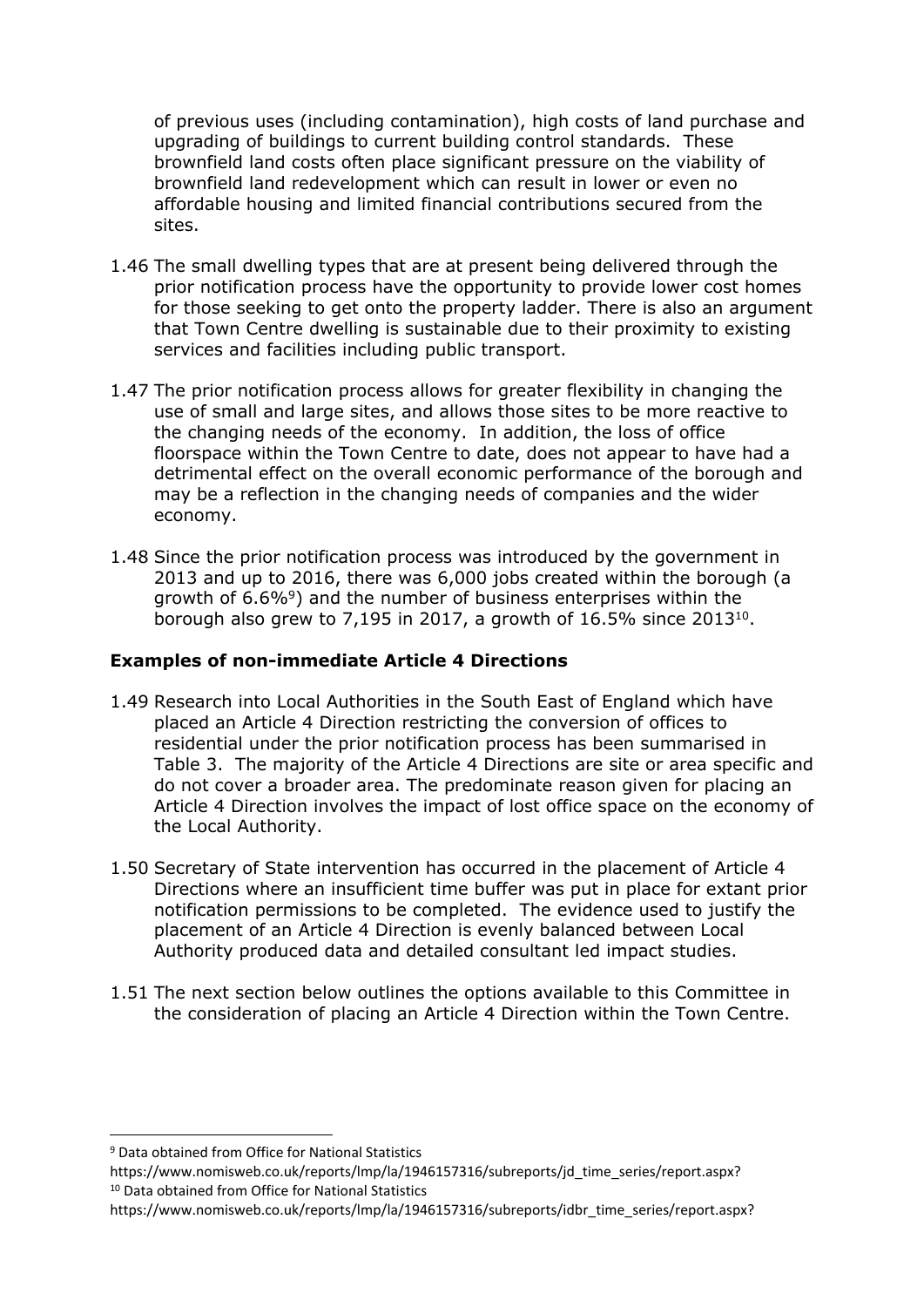| <b>Local Authority</b>                 | <b>Location</b>                         | <b>Date</b> | <b>Reason</b>             | <b>Evidence</b>                         | <b>SoS</b>     | <b>Level of SoS</b><br>intervention                  |
|----------------------------------------|-----------------------------------------|-------------|---------------------------|-----------------------------------------|----------------|------------------------------------------------------|
| Brighton & Hove<br>City Council        | Selected<br>areas                       | 2014        | Economic<br>impact        | Consultant:<br>Employment<br>Land Study | Y              | Exemption for<br>permissioned<br>prior notifications |
| Camden Borough<br>Council              | Selected<br>areas                       | 2015        | Economic<br>impact        | Consultant:<br>Impact<br>study          | $\overline{Y}$ | Reduction in land<br>covered by<br>Article 4         |
| Croydon Borough<br>Council             | Central area<br>of Croydon              | 2015        | Economic<br>impact        | Council:<br>data                        | N              |                                                      |
| Hackney Borough<br>Council             | Selected<br>areas                       | 2018        | Economic<br>impact        | Consultant<br>employment<br>Land study  | N              |                                                      |
| Hounslow Borough<br>Council            | Employment<br>designations              | 2018        | Economic<br>impact        | Council:<br>data                        | N              |                                                      |
| <b>Islington Borough</b><br>Council    | <b>Blanket</b>                          | 2013        | Economic<br>impact        | Unknown                                 | $\overline{Y}$ | Area reduced to<br>specific clusters<br>of offices   |
| Lambeth Borough<br>Council             | Town centre<br>and selected<br>areas    | 2016        | Economic<br>impact        | Council:<br>data                        | N              |                                                      |
| Merton Borough<br>Council              | Town centre<br>and industrial<br>estate | 2015        | Economic<br>impact        | Council:<br>data                        | Y              | Exemption for<br>permissioned<br>prior notifications |
| Mole Valley                            | Selected<br>areas                       | 2018        | <b>Fconomic</b><br>impact | Consultant:<br>Impact<br>Study          | N              |                                                      |
| Oxford City Council                    | Selected<br>sites                       | 2014        | Economic<br>impact        | Council:<br>data                        | N              |                                                      |
| Richmond Borough<br>Council            | Selected<br>areas                       | 2016        | Economic<br>impact        | Consultant:<br>Impact<br>Study          | Y              | Exemption for<br>permissioned<br>prior notifications |
| <b>Tower Hamlet</b><br>Borough Council | Selected<br>areas                       | 2018        | Economic<br>impact        | Council:<br>data                        | N              |                                                      |
| Tunbridge Wells<br>Borough Council     | Selected<br>areas                       | 2018        | Economic<br>impact        | Consultant:<br>Impact<br>study          | N              |                                                      |
| Wandsworth<br>Borough Council          | Selected<br>sites                       | 2018        | Economic<br>impact        | Not known                               | N              |                                                      |

**Table 3.** Examples of office to residential Article 4 Directions.

# **2. AVAILABLE OPTIONS**

- A) The Committee could resolve to instruct officers to place an area wide nonimmediate Article 4 Direction for the Town Centre based on the evidence presented in this report.
- B) The Committee could resolve to instruct officers to place an area wide immediate Article 4 Direction for the Town Centre based on the evidence presented in this report.
- C) The Committee could resolve to instruct officers to undertake additional work to provide further evidence that merit exemption from the prior notification process through the placement of an Article 4 Directions for the Town Centre. A further report would then be presented to this Committee at a later date reporting the evidence presented and making a specific recommendations as to the serving of Article 4 Directions.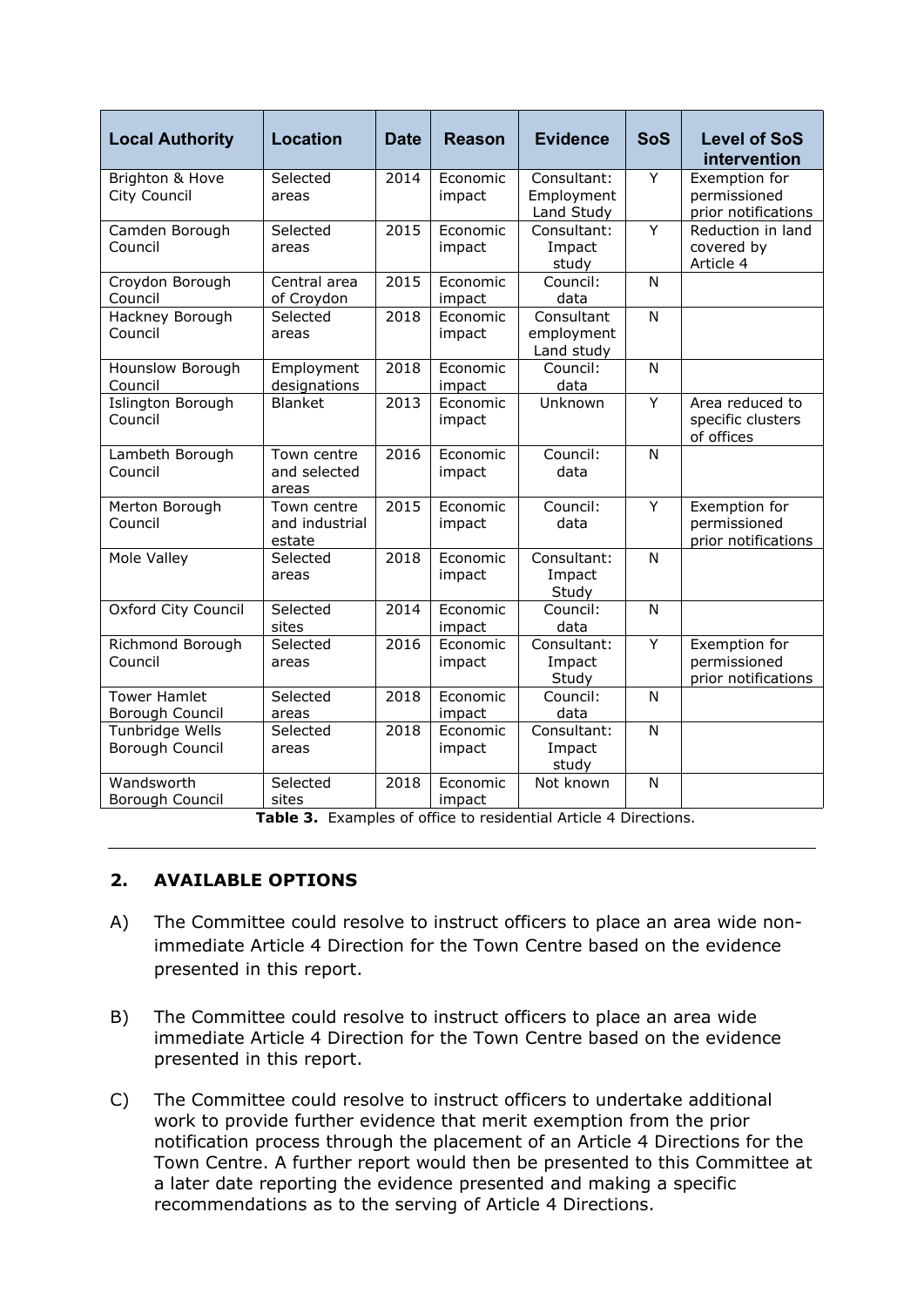- D) The Committee could resolve that non-immediate Article 4 Directions be issued on the following sites: County Gate, County House, Medway Bridge House, 23-29 Albion Place, Sterling House, Maidstone House, Romney House, Gail House, Kestrel House, Knightrider Chambers, 62 Earl Street, 66 Earl Street, 72 King Street and Clarendon Place, based on the evidence presented in this report.
- E) The Committee could resolve to instruct officers to place immediate Article 4 Directions on the sites assumed as good office stock as listed in Table 2 based on the evidence presented in this report.
- F) The Committee could resolve to instruct officers to undertake additional work to identify and justify office sites that merit exemption from the prior notification process through the placement of site specific Article 4 Directions. This work could possibly including sites outside of the Town Centre. A further report would then be presented to this Committee at a later date detailing the findings and making specific recommendations as to the serving of Article 4 Directions.
- G) Alternatively the Committee could resolve that no Article 4 Directions should be taken forward for the Town Centre.

# **3. PREFERRED OPTION AND REASONS FOR RECOMMENDATIONS**

3.1 Option D is the preferred option. It is considered that, on balance, there is sufficient evidence to justify bringing in non-immediate Article 4 Directions on the sites assumed as good office stock as listed in table 1 of the report. It is acknowledged that further work could be undertaken that would reduce the risk of intervention by the Secretary of State. However, this would delay the process.

# **4. RISK**

4.1 The risks associated with this proposal, including the risks if the Council does not act as recommended, have been considered in line with the Council's Risk Management Framework. We are satisfied that the risks associated are within the Council's risk appetite and will be managed as per the Policy.

#### **5. NEXT STEPS: COMMUNICATION AND IMPLEMENTATION OF THE DECISION**

5.1 If the Committee resolve to proceed with options A, B, D or E, then officers will engage the statutory process to place the requisite Article 4 Direction(s) (as the case may be). The results of the resultant consultation(s) will then be brought back to this Committee for the consideration of whether it is appropriate for an Article 4 Direction to be confirmed.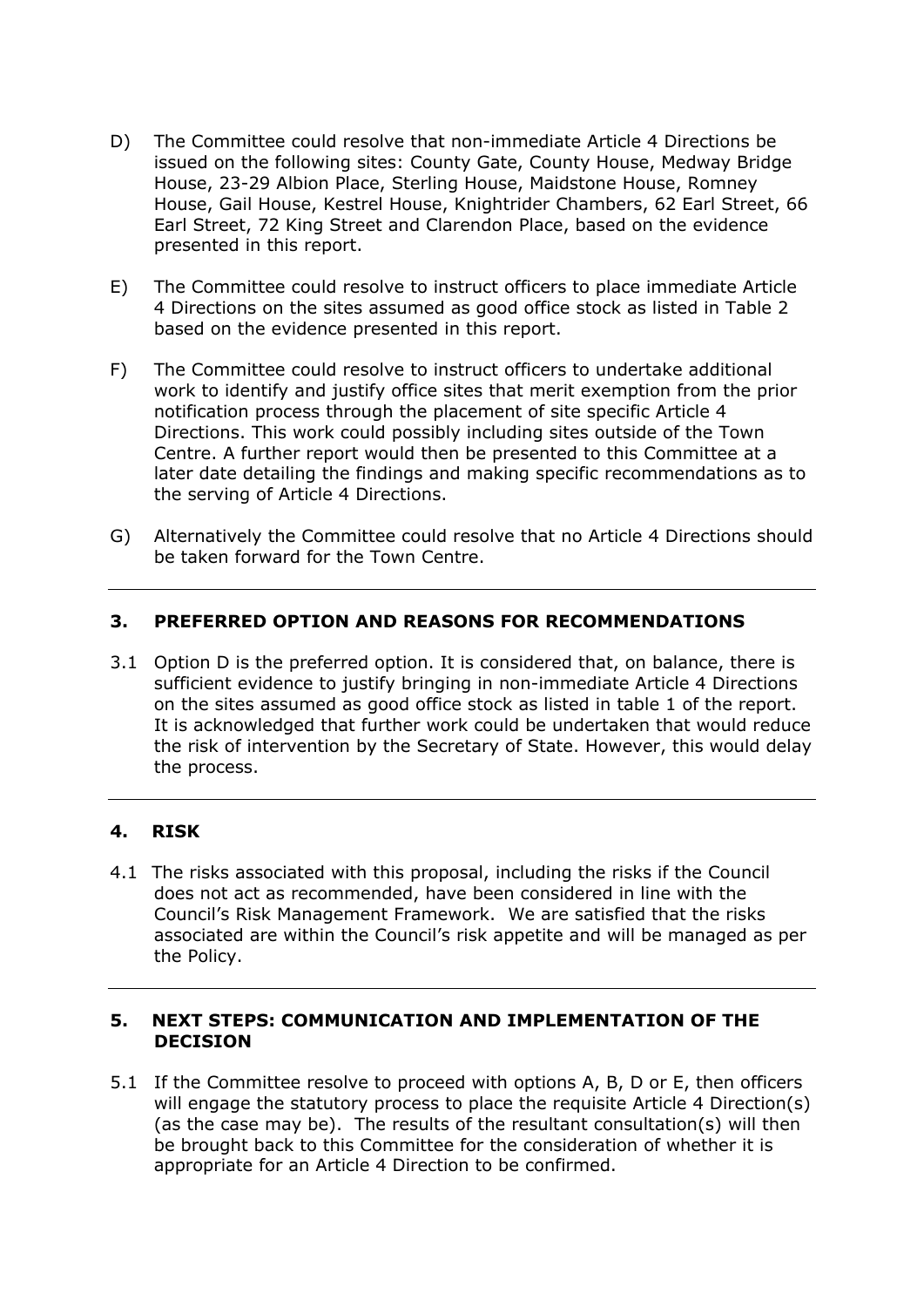- 5.2 If the Committee resolve to proceed with options C or F, then officers will identify and garner what the officers believe to be the most appropriate evidence to justify (or not as the case may be) the placement of the requisite Article 4 Direction(s). Once the evidence has been collated and analysed a report will be brought back to this committee with a recommendation as the appropriate course of action.
- 5.3 If the Committee opt for option G, then there will be no further actions.

| <b>Issue</b>                                    | <b>Implications</b>                                                                                                                                                                                                       | Sign-off                                                            |
|-------------------------------------------------|---------------------------------------------------------------------------------------------------------------------------------------------------------------------------------------------------------------------------|---------------------------------------------------------------------|
| <b>Impact on Corporate</b><br><b>Priorities</b> | We do not expect the<br>recommendations will by<br>themselves materially affect<br>achievement of corporate<br>priorities.                                                                                                | Rob Jarman<br>Head of<br>Planning &<br>Development                  |
|                                                 | However, they will help support<br>the Council's overall objectives<br>of providing a home for<br>everyone, regenerating the<br>Town Centre and they will<br>prioritise securing a successful<br>economy for the borough. |                                                                     |
| <b>Risk Management</b>                          | Refer to paragraph 4.1                                                                                                                                                                                                    | Rob Jarman<br>Head of<br>Planning &<br>Development                  |
| <b>Financial</b>                                | The proposals set out in options<br>A, B, C & D are all within<br>already approved budgetary<br>headings and so need no new<br>funding for implementation.                                                                | Section 151<br>Officer &<br>Finance Team                            |
| <b>Staffing</b>                                 | All options can be incorporated<br>within our current staffing.                                                                                                                                                           | Rob Jarman,<br>Head of<br>Planning &<br>Development                 |
| Legal                                           | The GPDO is effectively a<br>national grant of planning<br>permission. It grants planning<br>permission for "permitted<br>development". These permitted<br>development Rights may be                                      | Cheryl Parks,<br>Mid Kent<br>Legal<br><b>Services</b><br>(Planning) |

# **6. CROSS-CUTTING ISSUES AND IMPLICATIONS**